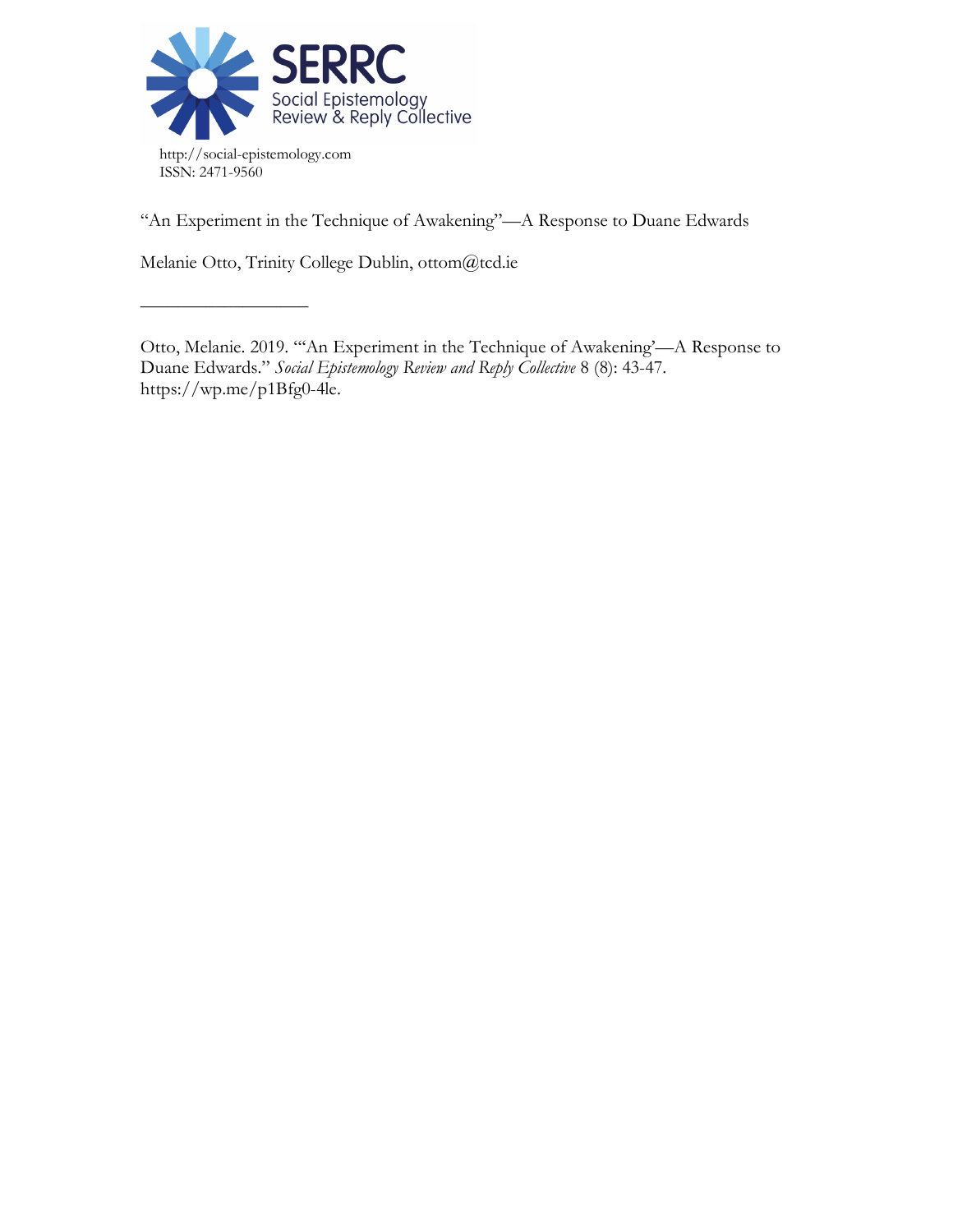

The historian and political activist Walter Rodney and the novelist and poet Wilson Harris are not often set in conversation with each other. Yet despite their very different disciplinary backgrounds and the great disparities in their approach to politics, Rodney and Harris have reached audiences outside of their respective disciplinary affiliations. With this in mind, Edwards's essay examines how Rodney's and Harris's approaches to social change may be able to affect the contemporary reality of the Caribbean. The title for Edward's piece is derived from a question posed by Rodney, which goes to the heart of each writer's political philosophy: "What happens when we stop dreaming? Does the tree we uprooted in our dream not confront us again with equal or greater obstinacy?" Rodney's question challenges Harris's emphasis on creative dream work and the importance Harris ascribes to "the life of the imagination" (1999, 43). By implication, one might say, Rodney challenges the effectiveness of literature as a political tool.

# **Wilson Harris's Work**

I am familiar with Wilson Harris primarily as a literary figure. However, the fact that Harris's work is frequently discussed outside of this context attests to the presence of an ethics and an epistemology in his work that lends itself rather well to interdisciplinary readings, as Edwards rightly suggests. Andrew Bundy, editor of *The Selected Essays of Wilson Harris: The Unfinished Genesis of the Imagination*, refers to Harris's body of writing as a "single continuous dream-book" (1999, 13). Beyond that, it is perhaps best described as a "philosophical poetics", a term used by Paget Henry to refer to literary works that engage in philosophical debates (2017, 1). Henry, whom Edwards discusses in detail, devotes a whole chapter in *Caliban's Reason: Introducing Afro-Caribbean Philosophy* (2000) to the work of Wilson Harris and its contribution to Caribbean philosophy, marking him out as a foundational thinker in the region's history of ideas.

By contrast, Rodney's approach is more historically grounded and actionable in its approach, aiming to raise political awareness in people of all educational backgrounds about the global inequalities created by European colonialism. While his writing was never intended to be "literary art", he was allegedly a gifted orator and thus someone who, like Harris, was able to use the emotional power of words to reach his audiences. At the same time, Rodney's work and especially the circumstances surrounding his premature death have inspired a number of literary responses, among them pieces by major Caribbean poets like Kamau Brathwaite and Linton Kwesi Johnson.

Edwards's essay is admirable in its analysis of how and where Harris and Rodney meet intellectually and politically. Though credited with the more expansive vision, Harris's approach is met with some scepticism in Edward's analysis, and with good reason: Harris believed in the numinous power of art and the creative imagination to effect political change. However, his vision is grounded in a deep mysticism, inspired by indigenous Amerindian beliefs and folk tales, European esoteric traditions, the writings of William Blake, and the work of C. G. Jung. As such, he is fundamentally a different thinker to Rodney, which is addressed in Edward's detailed discussion of Harris's poeticism.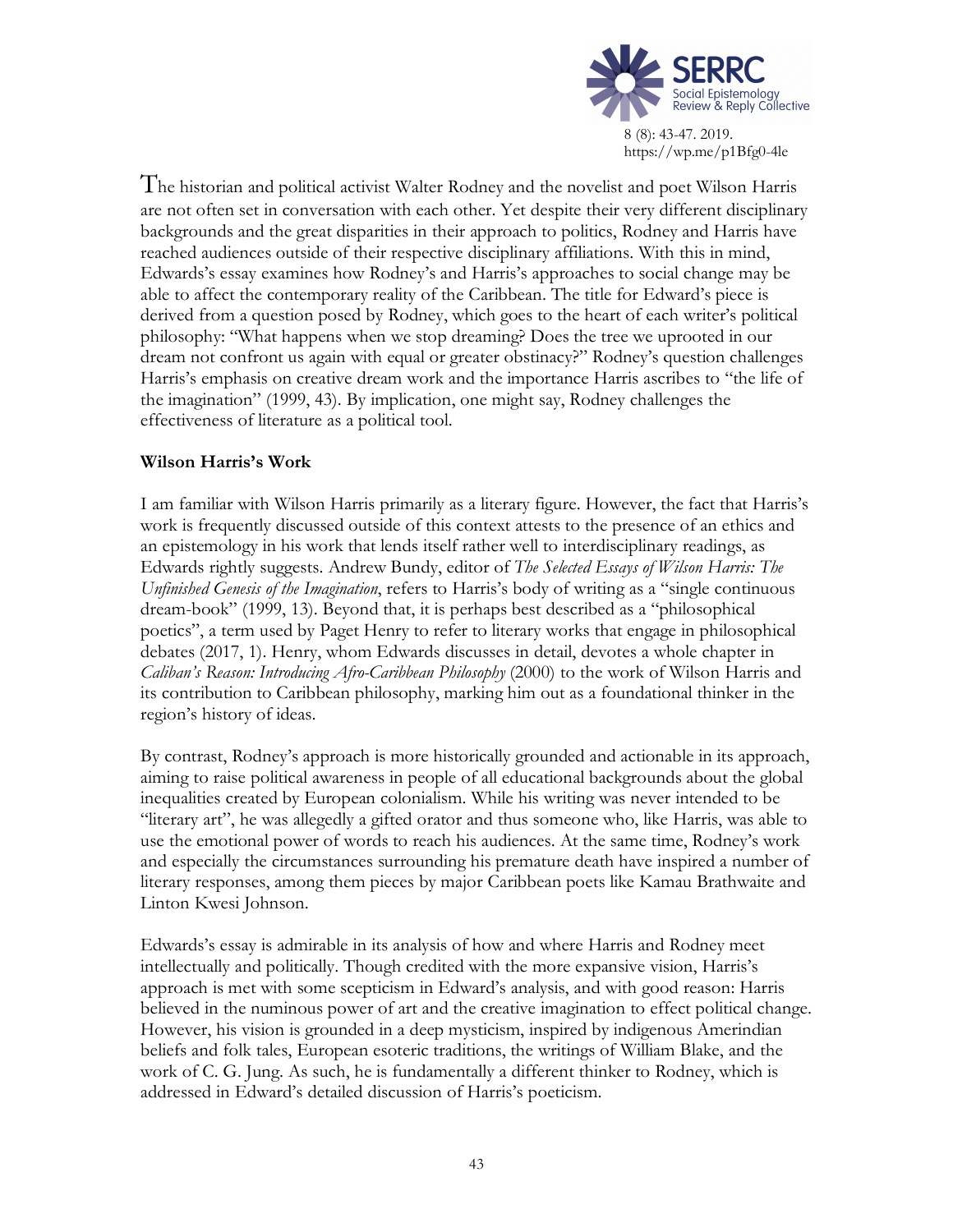If one wanted to align Harris with Marxist writers, then Ernst Bloch or Walter Benjamin would make for more congenial partners in this conversation, at least to this reader, though it would invariably remove Harris from the political and historical reality of the Caribbean that is the focus of Edwards's discussion. However, it is a conversation worth dwelling on as Harris, in a similar way to another poet-philosopher from the region, Édouard Glissant, sought to position the Caribbean in a global context. Bloch and Benjamin are related—at a distance in time as well as space—to Harris's vision in that they emphasize the importance of dreaming in their work.

In *The Principle of Hope*, Bloch develops his understanding of anticipatory consciousness in relation to what he calls the "darkness of the lived moment" (1995, 290), which can never experience itself fully unless we surrender to a state of wakeful dreaming, an "*anticipated keeping still*" (1995, 289). Bloch argues that what we anticipate in this state of stillness is a sense of existential homecoming—*Heimat* as he calls it—and significantly, he opens *The Principle of Hope* with a series of spiritual questions modelled on those formulated by Blaise Pascal: "Who are we? Where do we come from? Where are we going?" (1995, 3)—questions that could also stand over the entire work of Wilson Harris.

## **Dream Analysis**

Similarly, Benjamin's *The Arcades Project* acknowledges the power of dreaming and—more importantly—the act of dream analysis in the creation of historical knowledge. Benjamin cites Bloch several times in his seminal fragment on the material history of the 19th century. For Bloch as for Benjamin the past is still present—and for Benjamin in particular in the form of artefacts and architectural features that have lost their original purpose and meaning and yet linger, disturbing the present as a dream disturbs or lingers in the consciousness of the awakening sleeper. The act of awakening, a central methodological aspect of *The Arcades Project*, is coterminous with the act of interpreting the (dream of the) past and to achieve catharsis in the process. As such, Benjamin's work answers Rodney's question "What happens when we stop dreaming? Does the tree we uprooted in our dream not confront us again with equal or greater obstinacy?"

Benjamin would argue that the dream tree is present in our waking life as a remnant of the past, as "a side turned towards dreams" (2002,  $F^{\circ}$ , 7) that manifests in every generation's experience of its historical epoch. Benjamin specifically refers to a generation's youth: "A generation's experience of youth has much in common with the experience *<Erfahrung>* of dreams. Its historical configuration is a dream-configuration. Every epoch has such a side turned towards dreams, the child's side. […] What follows here is an experiment in the technique of awakening" (2002, F°, 7). The immediate postcolonial period anticipated in *Palace of the Peacock*, for example, Harris's first and most enduring novel published in 1960, would indeed represent the experience of his own generation's youth, with the novel itself being "an experiment in the technique of awakening".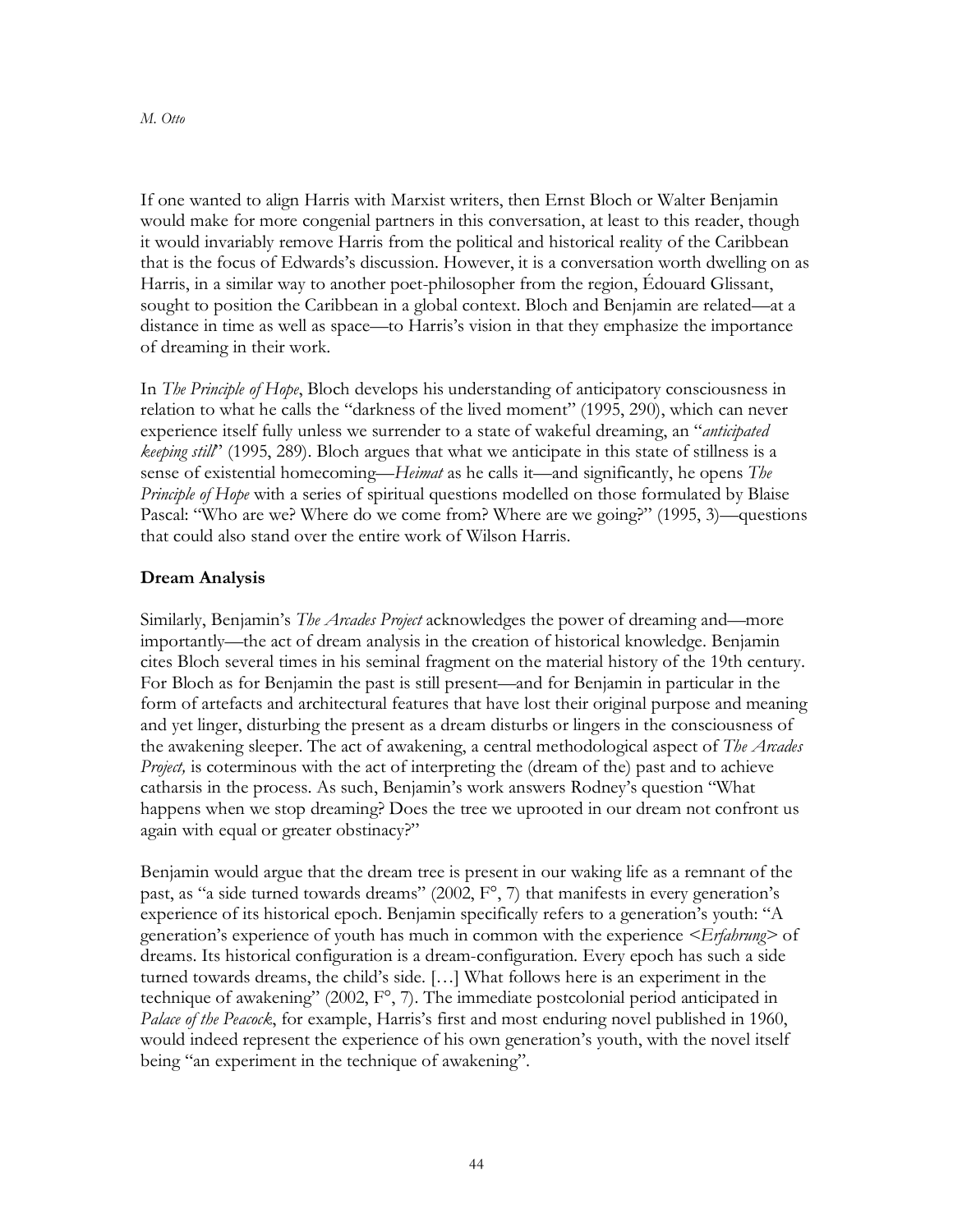

Harris, Bloch, and Benjamin also have in common a language that combines the poetic and the philosophical. The English translations of Bloch's and Benjamin's texts do not always capture the poetic luminosity of the original German, which has a similarly powerful effect on the reader as Harris's English prose. Benjamin in particular demonstrates an inclination towards the numinous and even shamanic at times, which aligns his writing very closely in places with Harris but also with other Caribbean writers. One of the most beautiful fragments in *The Arcades Project* suggests that the task of the historian is related to that of the shaman: "At any given time, the living see themselves in the midday of history. They are obliged to prepare a banquet for the past. The historian is the herald who invites the dead to the table" (2002, N15, 2). Benjamin's wording of the work of the historian, especially when read in the context of Caribbean arts, evokes, for example, George Lamming's 1960 collection of essays *The Pleasures of Exile*, which frames the act of engaging the historical and literary past of the region with the Haitian ceremony of the Souls:

This ceremony of the Souls is regarded by the Haitian peasant as a solemn communion; for he hears, at first hand, the secrets of the Dead. The celebrants are mainly relatives of the deceased who, ever since their death, have been locked in Water. [...] The Dead need to speak if they are going to enter that eternity which will be their last and permanent Future. The living demand to hear whether there is any need for forgiveness, for redemption; whether, in fact, there may be any guide which may help them towards reforming their present condition (1992, 9–10).

Benjamin's banquet for the dead and Lamming's account of the Haitian ceremony of the Souls share an almost uncanny similarity of sensibility, and they both serve a cathartic purpose in the act of awakening the dead. One of Benjamin's major influences was the work of Marcel Proust, and Benjamin's intended methodology chapter of *The Arcades Project* seeks parallels with the beginning of *In Search of Lost Time*: "Just as Proust begins the story of his life with an awakening, so must every presentation of history begin with awakening; in fact, it should treat of nothing else" (2002, N4, 3). Harris's *Palace of the Peacock*, and indeed his entire subsequent oeuvre, is in its essence a Caribbean *In Search of Lost Time*—a literary ceremony of the Souls in style as much as in subject matter.

# **Dreaming, Art, and Imagining the World**

The political concerns of *Palace of the Peacock* cover the historical period from the region's early colonization by Europe to the more immediate context of the time when Harris was writing his novel: British Guiana's decolonization from British rule in the mid- $20<sup>th</sup>$  century. The central character and narrating consciousness, Dreamer, is described as being blind in one eye but this blind eye can see into a dream reality—an ability which for Harris is synonymous with the creative imagination of the artist, with its power to rewrite the dominant narratives of the colonial archive. Significantly, the characters, who in the novel undertake a journey up one of the main Guyanese rivers, are revenant ghosts. All of them have done this journey at least once before and died in the process. The Dreamer as narrator has the same function as Benjamin's historian or Lamming's *houngan* (Vodou priest): they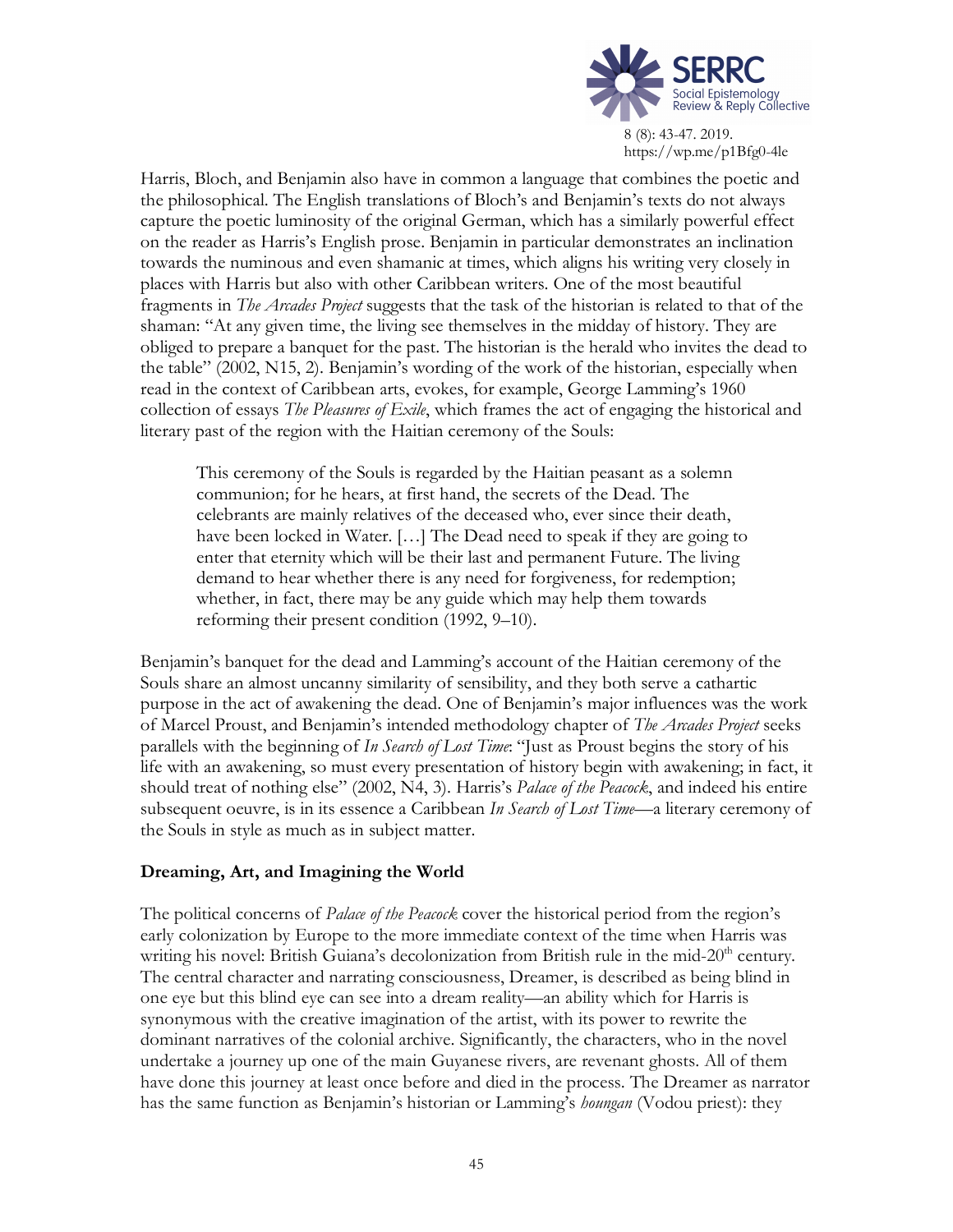#### *M. Otto*

summon the dead and let them relive their story.

In the Dreamer's vision and in the process of the narrative, relationships between individual characters and between European settlers and American land, formerly characterized by oppression and exploitation, are allowed to shed their exploitative and destructive characteristics and instead culminate in a sense of existential homecoming and spiritual belonging—or *Heimat* in the Blochian sense. At the end of Harris's novel, this narrative of homecoming develops into a broader vision of how Guyana's colonial past can be meaningfully integrated into a narrative of its postcolonial future.

The project that Harris began with *Palace of the Peacock* and which he pursued throughout his writing career is a cathartic reimagining of colonial narratives, among them Sir Walter Ralegh's *The Discoverie of the Large, Rich and Bewtiful Empyre of Guiana* (1595) and Richard Schomburgk's *Reisen in Britisch-Guiana in den Jahren 1840-1844*. Returning to Benjamin's terminology, one could say that Harris's work represents an awakening from and analysis of the nightmare of Europe's colonization of the Americas. For Harris, this dream work has to happen at the level of literary language and not, as in the case of Rodney, historical analysis and political activism. In his essay "Resistances to Alterities", Harris observes: "No deep, philosophical, and rhythmic changes occurred in the language of the Imagination in Europe as it came into play around the globe" (2004, 5).

In the same essay, Harris praises the literary achievement of Dante but criticizes Dante's art for remaining trapped within the worldview of Medieval Christianity. Harris focuses in particular on the figure of Virgil, who in Dante's *The Divine Comedy* guides Dante through Hell and Purgatory but is barred from entering Heaven because he died in the pre-Christian era, i.e. a heathen. Harris reinvents the figure of Virgil in his novel *Carnival*, where the Roman poet appears in the guise of Everyman Masters in a 20th-century setting, "wear[ing] the masks of Christian and pre-Christian heritages" (2004, 4).

The perpetuation of what Harris calls the "hardening principles of exclusivity" accompanying the European conquest of the globe during the age of empire led—in Harris's thinking—to the division of people and the polarization of thinking. For Harris, the arts of Europe reflect this political and philosophical reality, and the example to which he returns time and again and takes issue with is the plot-driven realist novel. Harris is not alone in pointing out that literary genres exported to the colonies were largely imitated there and seldom questioned. Harris's own radical revision of the novel form is intimately linked to his ideas of political change.

The numinous power of art, so effectively articulated in his writing, affects us as readers in a similar way to how Benjamin observed the power of true art: "In every true work of art there is a place where, for one who removes there, it blows cool like the wind of a coming dawn. From this it follows that art, which has often been considered refractory to every relation with progress, can provide its true definition" (2002, N9a, 7). In other words, the aim of art is to shift the way we imagine the world we live in. In fact, true political change will follow naturally out of what Harris calls "literacy" of the imagination (1999, 75). The potential of